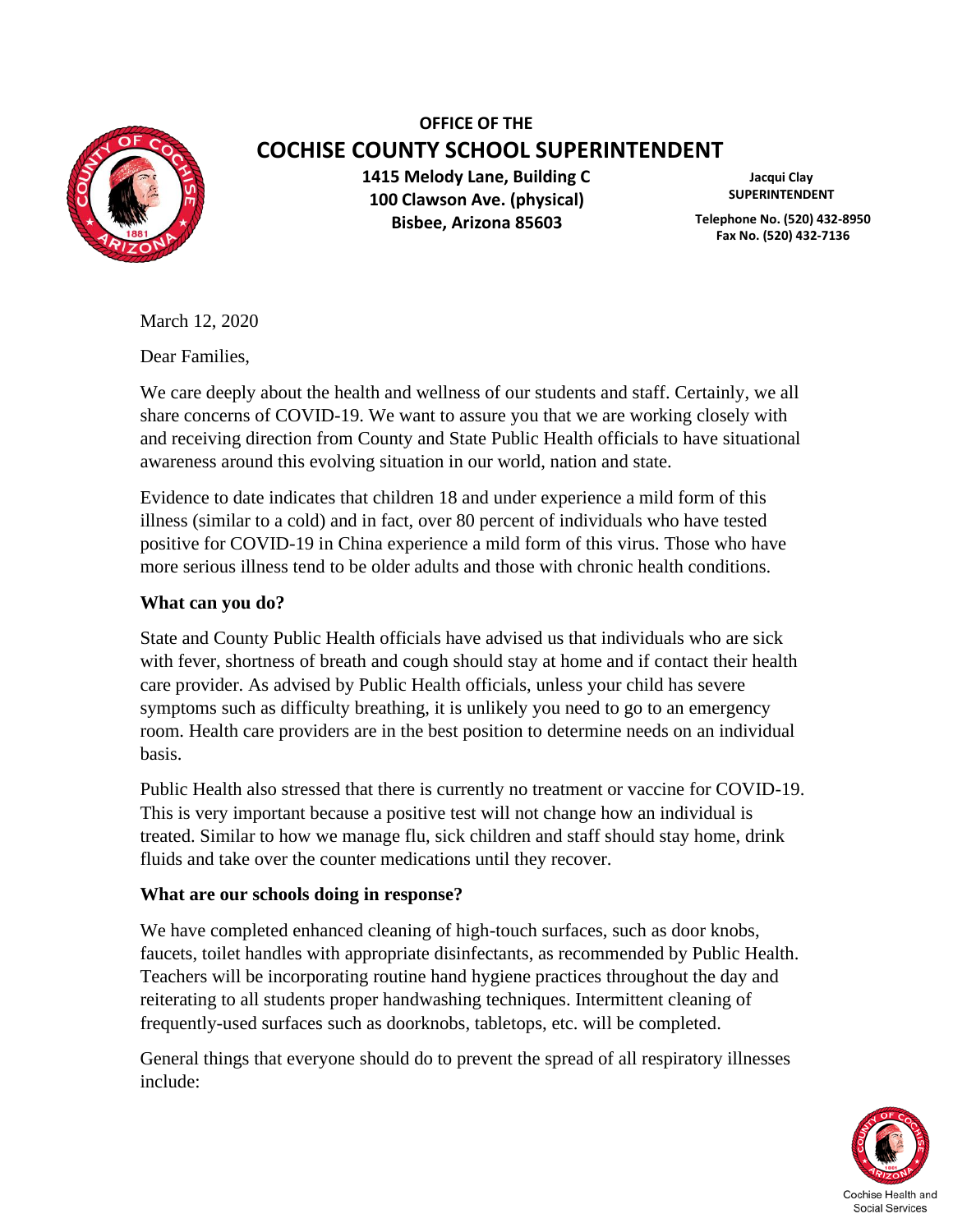- Avoid close contact with people who are sick.
- Avoid touching your eyes, nose, and mouth.
- Stay home when you are sick.
- Cover your cough or sneeze with a tissue, then throw the tissue in the trash.
- Clean and disinfect frequently touched objects and surfaces using a regular household cleaning spray or wipe.
- Wash your hands often with soap and water for at least 20 seconds. If soap and water are not readily available, use an alcohol-based hand sanitizer.

### **What you need to know about COVID-19:**

- COVID-19 causes a wide range of symptoms including fever, cough, and difficulty breathing.
- Most people (about 80%) develop only mild symptoms, particularly children.
- Like influenza, those most likely to develop severe disease are people older than 60 years and those with other medical conditions like heart or lung disease.
- The virus is spread person-to-person via respiratory droplets produced when an infected person coughs or sneezes.
- People who are most at risk of becoming infected are those who have prolonged, close contact with a person who is infected with COVID-19 and is symptomatic.
- There is currently no vaccine or treatment for COVID-19.
- Find up to date information at azhealth.gov/COVID-19 and at https://www.cdc.gov/coronavirus/2019-ncov/index.html

Please know that the health and safety of our students and staff is our most important priority. Be assured that we will continue to coordinate with the public health experts in order to make the best decisions for our families and staff. We have provided all of the information we currently have and will update families as additional guidance becomes available from state and county officials. A helpful "Frequently Asked Questions" document accompanies this letter.

If you have questions about specific health symptoms, contact your primary care physician or health provider.

Thank you and kindest regards,

Jacqui Clay Cochise County School Superintendent

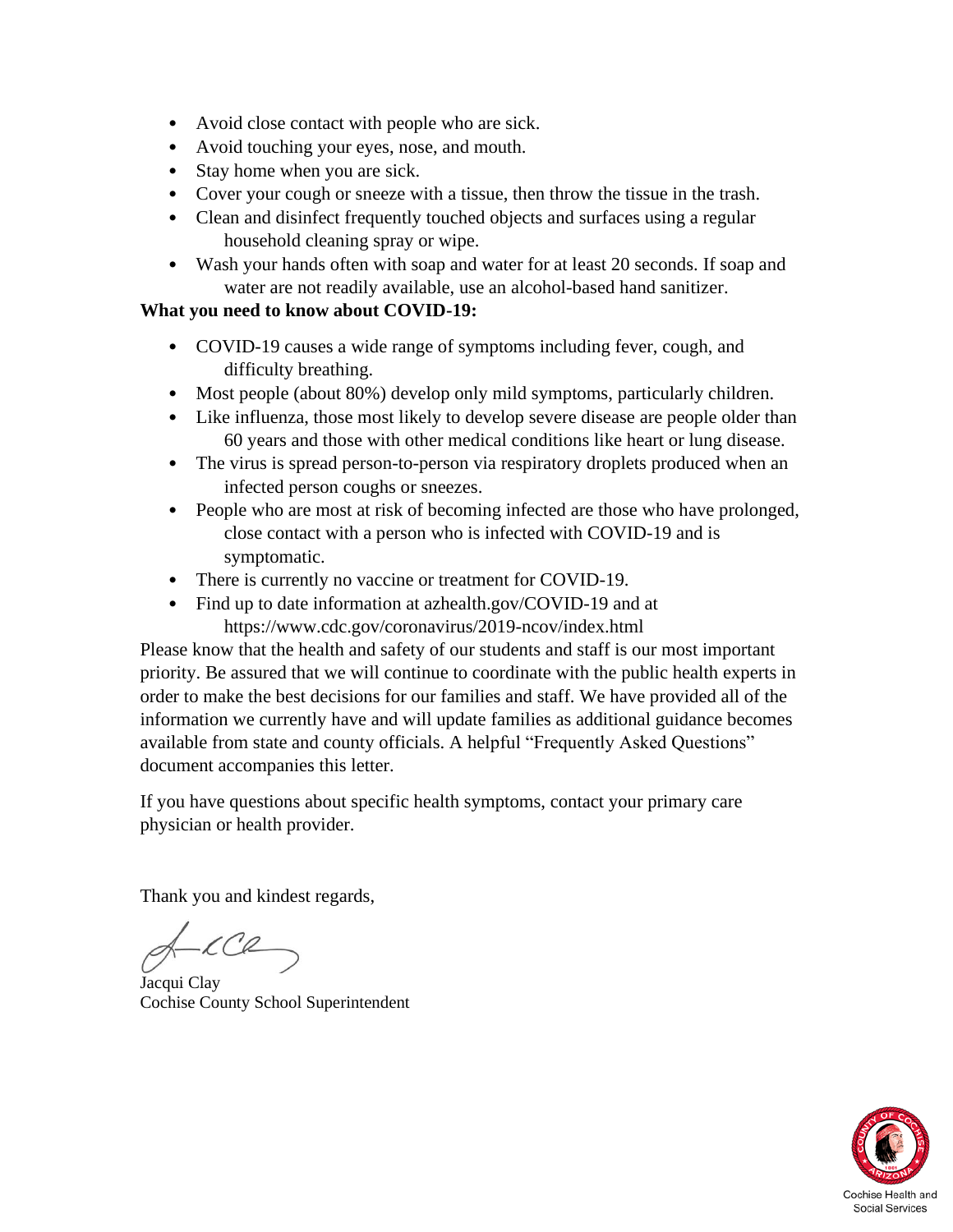## **FAQ's**

#### **GENERAL INFORMATION**

#### **What is COVID-19 or the 2019 Novel Coronavirus?**

• COVID-19 or 2019 Novel Coronavirus, is a new respiratory virus first identified in Wuhan, Hubei Province, China.

#### **What is a coronavirus?**

• Coronaviruses are a large family of viruses. There are several known coronaviruses that infect people and usually only cause mild respiratory disease, such as the common cold.

#### **What are the symptoms and complications that COVID-19 can cause?**

• Symptoms reported for patients with COVID-19 have included mild to severe respiratory illness with fever, cough, and difficulty breathing.

#### **My child has respiratory illness. Should I go see my healthcare provider?**

• . If your child is still ill with respiratory symptoms, please contact your health care provider. Unless you have severe symptoms such as difficulty breathing, you do not need to go to an emergency room. The Emergency Room will not be able to do anything for individuals who do not have symptoms.

#### **What is the treatment?**

• There is currently no treatment or vaccine for COVID-19. This is very important because a positive test will not change an individual's clinical care. Similar to how we manage flu, sick children and staff should stay home, drink fluids and take over the counter medications until they recover.

#### **Can my family get tested?**

• Similar to flu or other infectious diseases, if an individual is not sick, they do not require testing. Currently, testing is being done by request of a healthcare provider for sick individuals.

#### **Should I keep my child out of school to avoid risk of exposure to COVID-19**

- No. Public Health does not recommend keeping your child out of school. Only keep your child out of school if they are not feeling well. As of today, we have no confirmed COVID-19 cases in Cochise County, however, it is likely circulating in our community already, and currently the risk of being exposed at school is no greater than the risk of being exposed in the community.
- In addition, it is important to consider that this outbreak may go on for several months. Therefore, unless the situation changes significantly, Public Health recommends carrying on with your life as much as possible while taking proper precautions like frequent hand washing and staying home when you are sick.

#### **If my child has been sick, when can they return to school?**

• Students may return to school following 72 hours after all symptoms of an acute illness have resolved. This may include fever, cough, nausea, vomiting, etc. This does not refer to